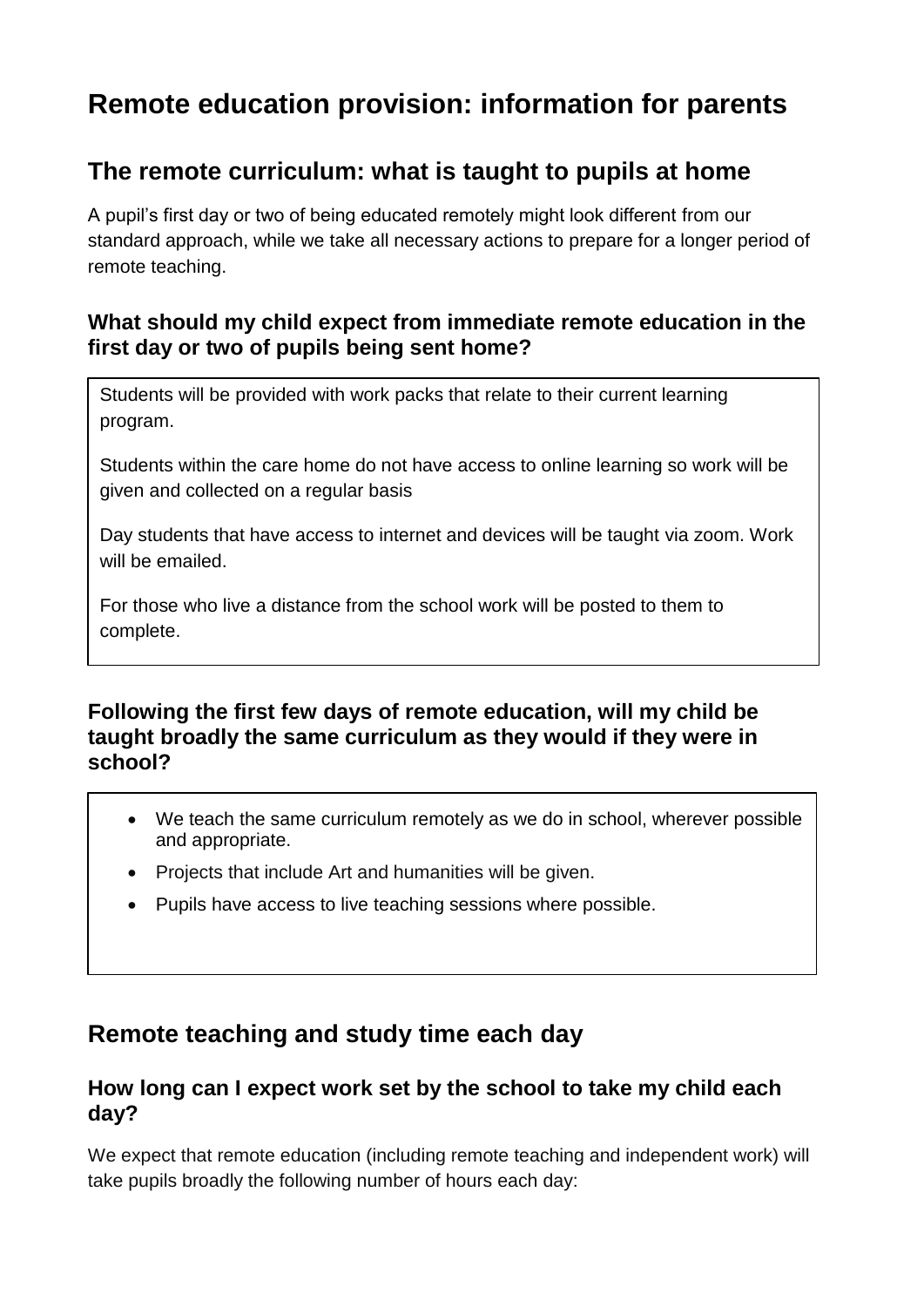| Key Stage 3 and 4 | Four hours |
|-------------------|------------|
| Key stage 5       | Five hours |

## **Accessing remote education**

#### **How will my child access any online remote education you are providing?**

School is aware of pupils who may not have access to IT at home and paper-based resources will be sent home to complete. We may be able to support a pupil with loaning them a laptop if necessary.

#### **If my child does not have digital or online access at home, how will you support them to access remote education?**

We recognise that some pupils may not have suitable online access at home. We take the following approaches to support those pupils to access remote education:

- School is aware of pupils who may not have access to IT at home and paperbased resources will be sent home to complete. If necessary, we may be able to support a pupil with loaning them a laptop.
- Any printed materials can be collected from school or home or posted to students' home.
- Any completed work can be returned to school or posted back to school for marking and feedback.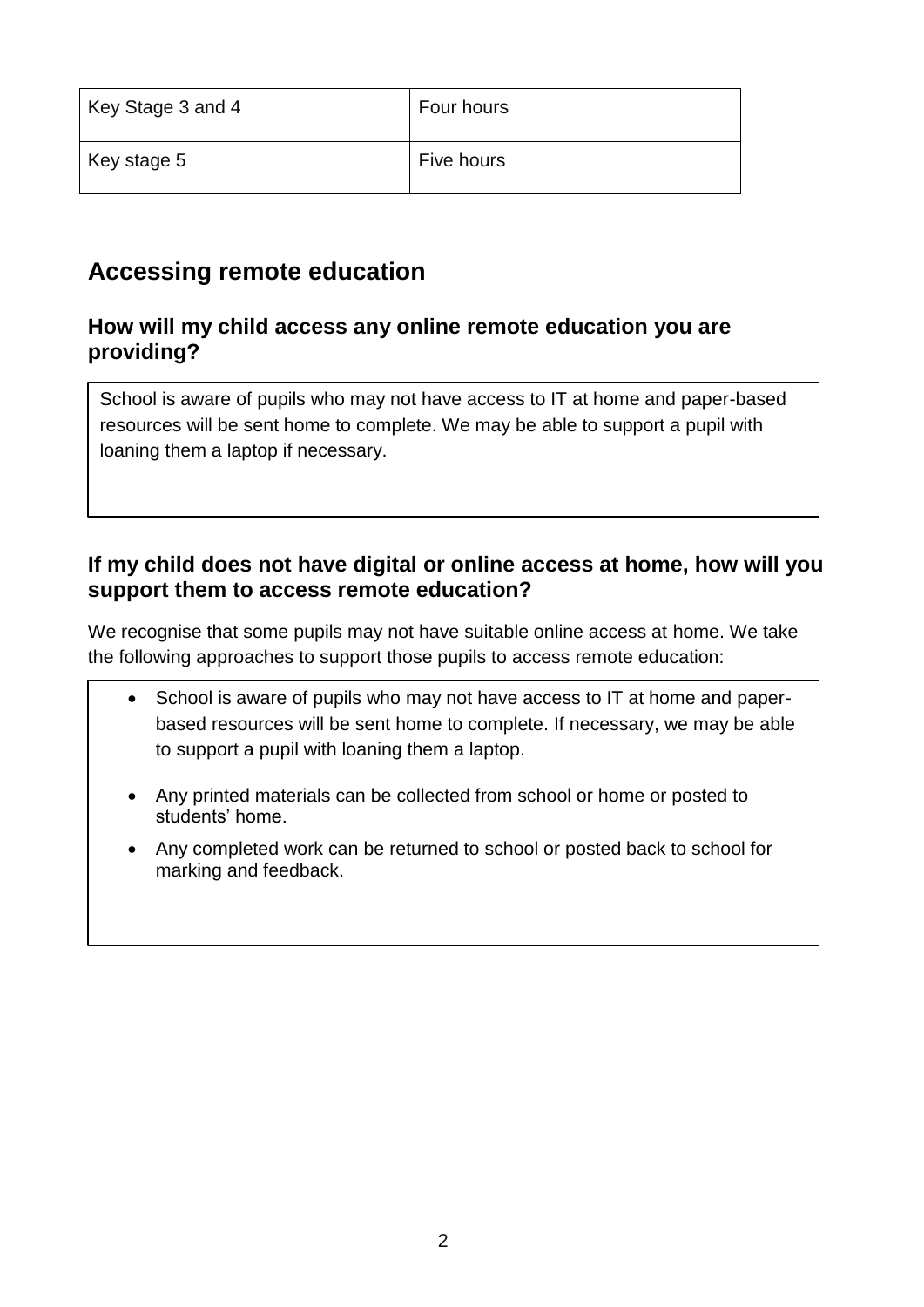## **Engagement and feedback**

#### **What are your expectations for my child's engagement and the support that we as parents and carers should provide at home?**

- Encourage your child to complete the assigned work.
- Communicate with school on a regular basis with regards to any concerns and if your child is unwell.
- Consider appropriate working conditions for your child.
- Support your child's participation and engagement with remote learning each day.
- We ask that parents refrain from recording or taking pictures of their child working online during live teaching sessions with other pupils. We understand and appreciate that parents may want to celebrate their child's accomplishments but we need to safeguard all of our young people and teaching staff.

#### **How will you check whether my child is engaging with their work and how will I be informed if there are concerns?**

- Your child's engagement with remote learning will be checked on a daily basis.
- Completed work will be marked, assessed and returned to the pupil so that they are aware of their achievements. Staff can email pupils to give feedback or phone them directly.
- Parents will be informed if a pupil is not engaging in the work and further support will be put in place to encourage their motivation to continue to learn.